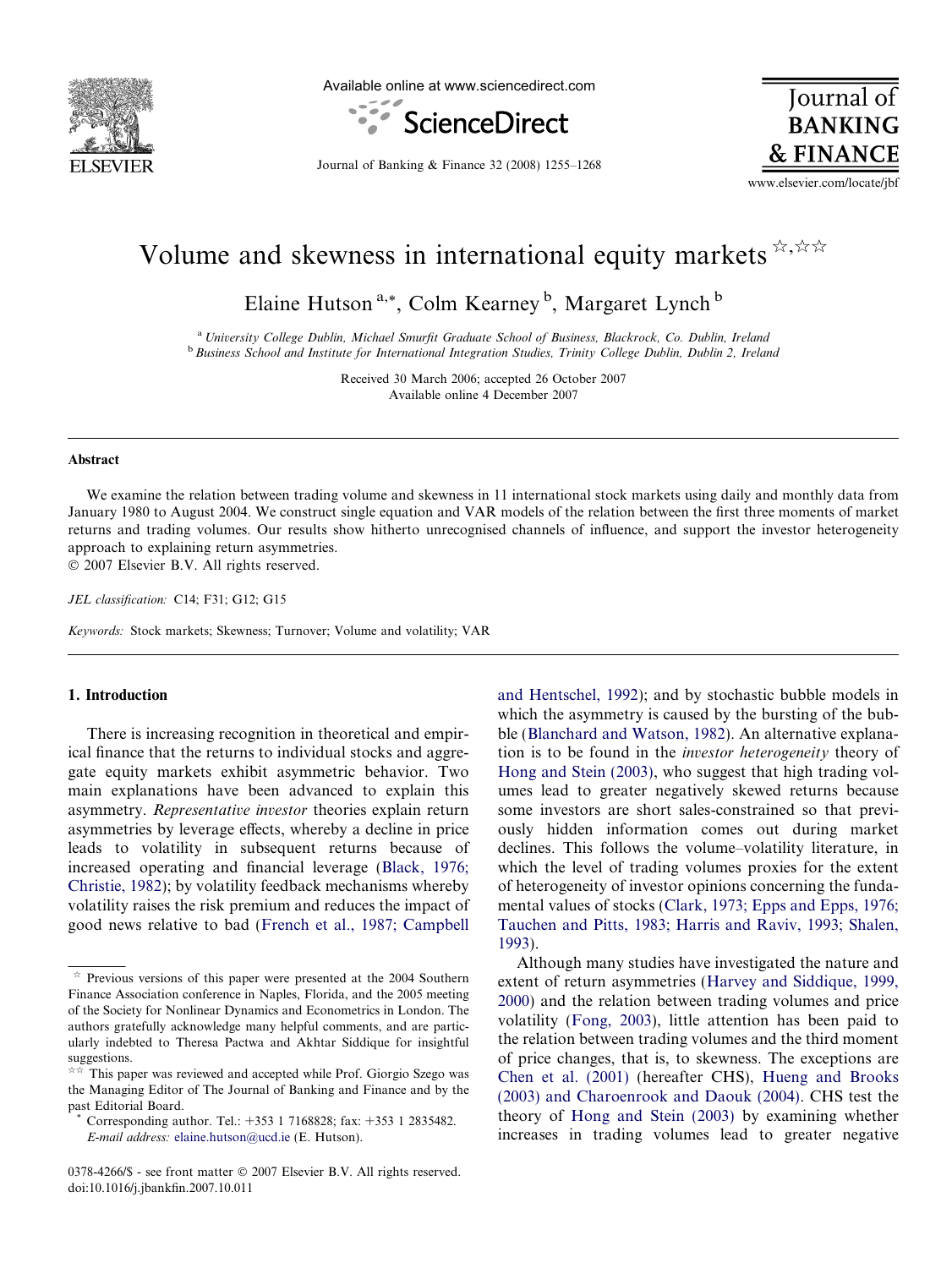skewness in returns. Using firm-level data for the United States from July 1962 to December 1998, they estimate cross-sectional models in which the skewness estimated from daily data over 6-month periods is regressed on lagged returns and lagged detrended volumes. Consistent with the prediction of [Hong and Stein \(2003\),](#page--1-0) they show that increased volumes tend to be associated with future negative skewness at the individual stock level. When CHS examine market-level data, however, the relation between volume and skewness disappears. Building on the work of CHS, [Hueng and Brooks \(2003\)](#page--1-0) use an asymmetric generalised t-distribution approach to obtain conditional estimates of sample skewness. Contrary to CHS, they find that although lagged returns and volumes are significant determinants of future skewness, the coefficients are rarely negative, implying that higher volumes are not generally associated with future negative skewness. [Cha](#page--1-0)[roenrook and Daouk \(2004\)](#page--1-0) use daily market data for 57 markets from January 1973 to December 2002 to estimate individual market and pooled cross-section time-series models, and they find weak evidence that lagged volumes lead to greater negative skewness. More recently, [Hueng](#page--1-0) [and McDonald \(2005\)](#page--1-0) use an autoregressive conditional density model with a skewed *t*-distribution on daily AMEX and NYSE data from 1962 to 2000 to show that the negative relation between trading volumes and return skewness found by CHS in their cross-sectional study is not supported by the time-series evidence from the United States stock market. Overall, the existing studies provide mixed cross-section and time-series evidence of the relation between volumes and skewness that is incompletely supportive of the investor heterogeneity explanation of asymmetric market returns.

In this paper, we add to the literature on the relation between trading volumes and market return skewness by showing that it is more complex than has previously been recognised. We generalise prior specifications in three ways: by including a wider set of variables in our models, by allowing more interactions between them, and by allowing more sophisticated adjustment dynamics to explain the evolution of market return skewness in response to variations in trading volumes. Using daily data from January 1980 to August 2004, we construct unconditional monthly measures of the first, second and third moments of market returns and trading volumes for 11 international stock markets. We present single equation estimates, panel estimates and vector autoregressive (VAR) estimates of the interactions between the three moments of returns and volumes that are supportive of [Hong and Stein's \(2003\)](#page--1-0) investor heterogeneity explanation of asymmetric market returns, and that are consistent with [CHS's \(2001\)](#page--1-0) firmlevel findings that higher trading volumes lead to subsequently greater negative return skewness.

Our expansion of the set of explanatory variables is motivated by the work of [Chordia et al. \(2001\)](#page--1-0) (hereafter CSA) who were first to examine the impact of the variability in trading activity on expected returns. Interpreting the

level of trading volumes as a measure of market liquidity and the variability of trading volumes as the risk associated with fluctuations in liquidity, CSA hypothesised that higher levels of trading volumes should lead to lower expected returns (because investors require a smaller liquidity premium), and that higher variability of trading volumes should lead to higher expected returns (because investors require a higher liquidity risk premium). Contrary to their priors, however, CSA found a strong statistically and economically significant negative relation between average returns and both the level and variability of trading volumes, and this remains significant after controlling for the size effect, the book-to-market ratio, momentum effects, and the price level and dividend yield. In seeking an explanation for their apparently anomalous finding that the variability of trading volumes is negatively related to expected returns, CSA suggest that volatile trading volumes might reflect a more heterogeneous group of investors who trade the stock. They test and dismiss this explanation using the number of analysts and the proportion of institutional shareholdings as proxies for the heterogeneity of the clientele. We build upon CSA's finding that average returns are negatively related to the level and the variability of trading volumes by inferring that the latter two variables may be positively related. If this is the case, an alternative explanation for CSA's finding can be found in the theories of heterogeneity of investor opinion, rather than in the heterogeneity of investor clienteles. Although this relation has not previously been examined in the literature on volume and skewness, we show that the level of trading volumes is strongly positively correlated with the volatility of volumes in all 11 markets in our sample. We also show that there are strong interactions between the first three moments of trading volumes in our VAR models, and that these interactions drive the volume–skewness relation in a way that has not been previously recognised.

The remainder of our paper is organised as follows: We begin in Section [2](#page--1-0) by describing the data set and discussing our measures of trading volumes and market return skewness. In Section [3](#page--1-0) we present our single equation specifications. We first replicate CHS and [Charoenrook and](#page--1-0) [Daouk's \(2004\)](#page--1-0) models for each of our 11 markets. Consistent with CHS' market-level findings and with [Charoen](#page--1-0)[rook and Daouk \(2004\)](#page--1-0), we find little evidence that higher trading volumes lead to greater subsequent negative skewness. When we estimate our generalised single equation model as a panel on all markets in our sample, however, we find that trading volumes do impact significantly on subsequent return skewness. In order to allow for the possibility of different trading norms and market structures, we then estimate our generalised single equation model separately for each market. We find that lagged trading volumes influence future return skewness in 8 of the 11 markets. This includes the United States, for which we find that all three moments of trading volumes impact on subsequent return skewness. We thus provide stronger evidence that trading volumes are associated with subse-